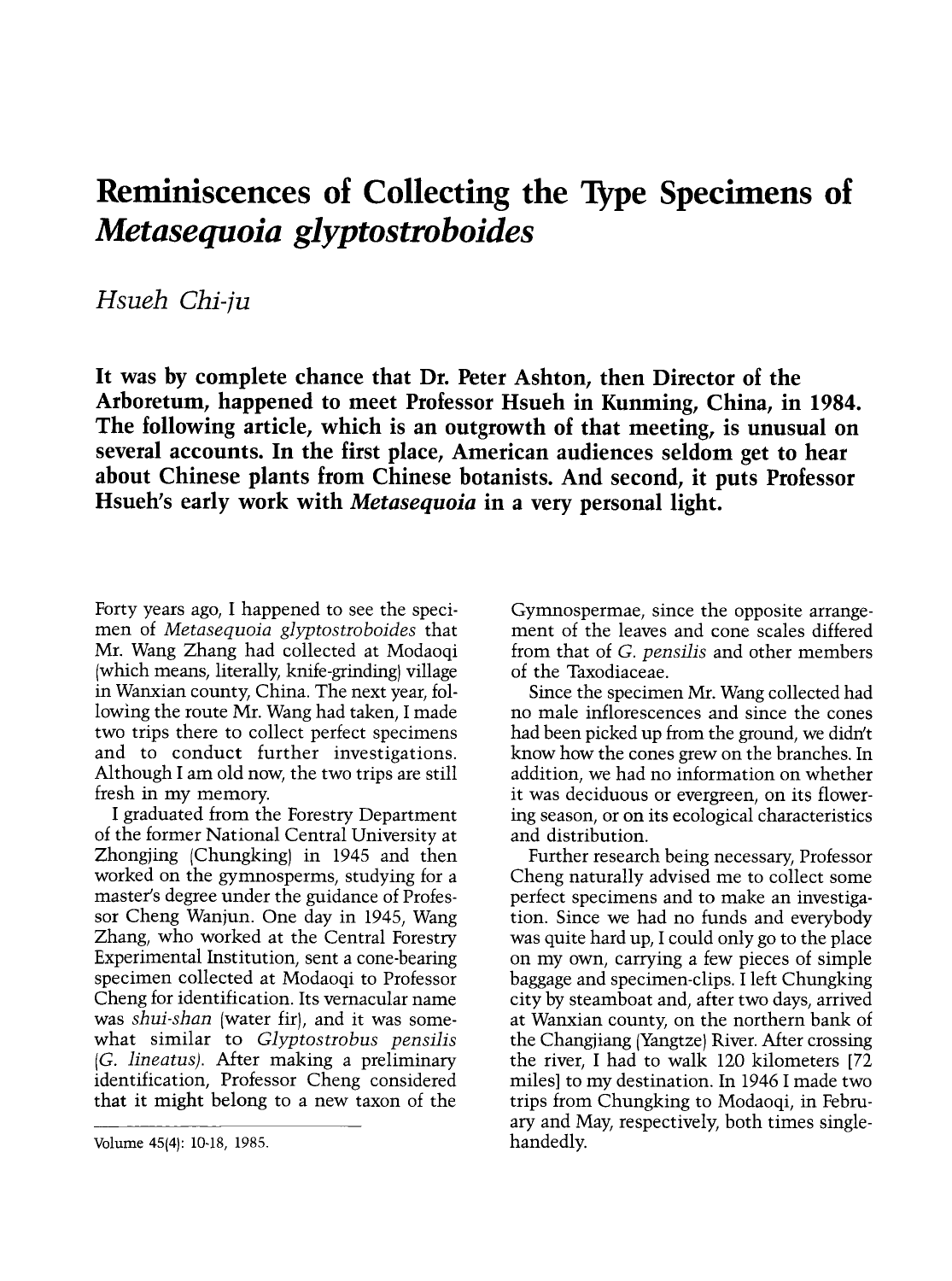

Professor Hsueh Chi-ju, who collected not only the type specimens of Metasequoia, but also the seeds that were sent to the Arnold Arboretum for distribution worldwide. Photographed in 1984 by P S. Ashton.

 $\ddot{\rm s}$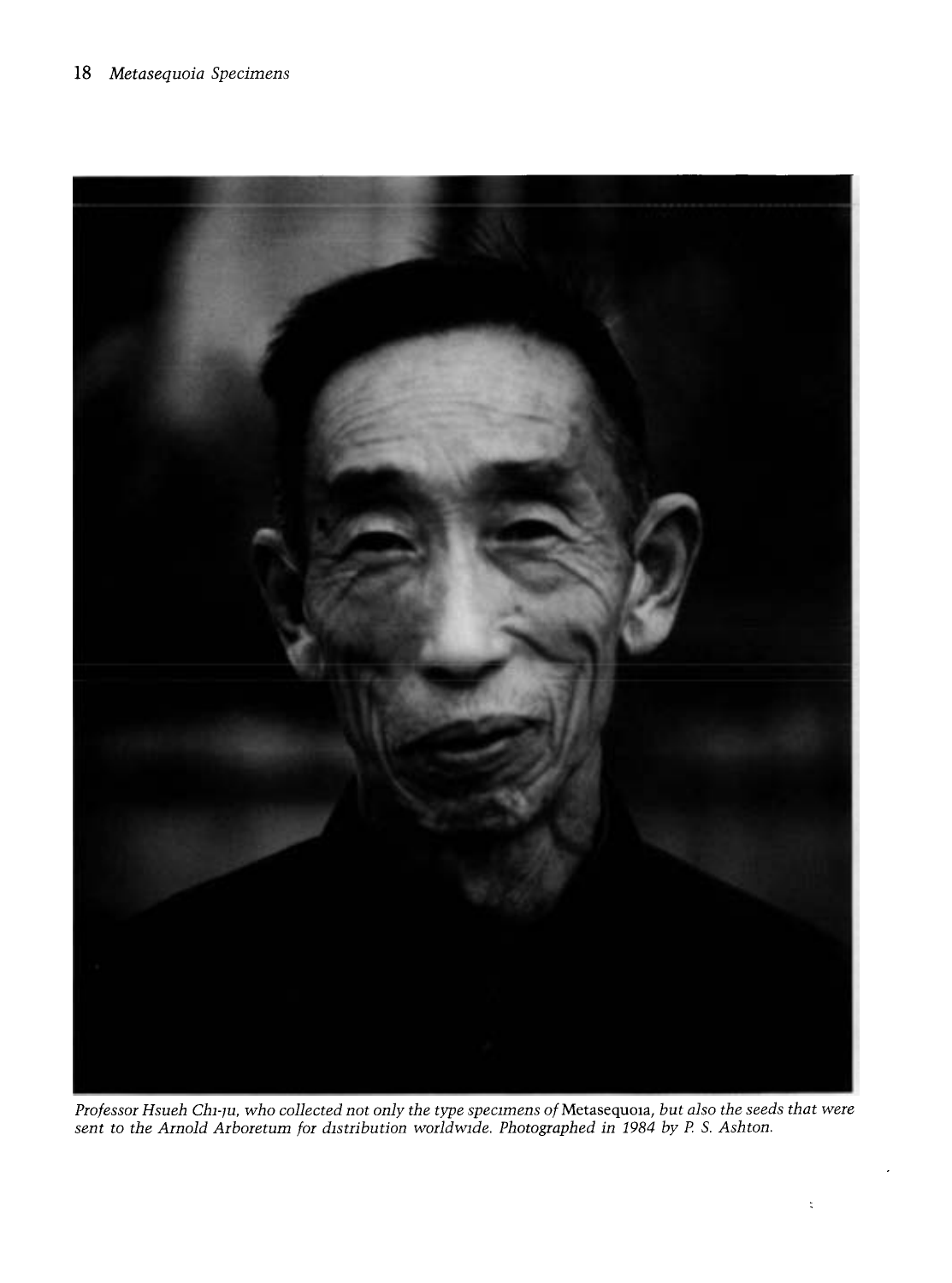## The First Trip to Modaoqi

I remember that on my first trip the boat was moored in Fengdu county for the first night. On a hill behind the county town was a temple regarded in the Old China as an inferno where the "Lord of Hell" reigned. Dead souls were supposed to go there to register. So I made use of this rare opportunity to take a solitary night walk in this weird and dreadful place-evidence that I was full of vigor and curiosity in my youth.

At that time there was no highway from<br>Wanxian county to Modaogi village. My trip was very difficult, the trails threading through. the mountains being less than one foot wide. The region was inhabited by the Tu minority and had been isolated from the outside world for ages. During the war of resistance against Japan, the Hubei provincial government moved to Enshi county in its neighborhood; thenceforward its intercourse with the outside world had somewhat increased. Since this region was located on the border between Sichuan and Hubei provinces, an area characterized by difficult and hazardous roads, murder and robbery occurred frequently. It was regarded as a forbidding place and was seldom visited by travellers.

On my trip, I set out from Wanxian and stayed at Changtanjing for the night. My fellow travellers were several peddlers. While we came to give us a warning: "If you go any farther you will travel along a narrow valley cut by the Modaoqi River. Travel will become more dangerous and threatened with robbery. which often occurs at dangerous turns of the river. Travellers from both directions are robbed by being jammed together, or 'rounded up.' Therefore, if you see no travellers coming your way for a long time, it is very likely that a robbery has occurred ahead, and you had better take care. Only a few days ago we witnessed such an incident in this vicinity." The innkeeper then gave a vivid and horrible description of a murder. The poor peddlers, my fellow travellers, were very frightened.

They dared not go any farther and returned to Wanxian the next morning. As for me, I was bent on finding that colossal tree and collecting more specimens, so I resolutely continued my trip along the route marked out by Mr. Wang, without any fear or hesitation.

Finally, at dusk on the third day, I reached my destination safely. I set out immediately to search for that colossal tree despite hunger, thirst, and fatigue, and without considering where I would take my lodging. It was February 19th, and cold. The tree was located at the edge of the southern end of a small street. In the twilight nothing was discerniance of the whole tree. My excitement cooled.

"Am I to bring back just some dried branches?" I asked myself.

The tree was gigantic; no one could have climbed it. As I had no specific tools, I could only throw stones at it. When the branches fell from the tree, I found, to my great surprise, that there were many yellow male cones and some female cones on the leafless branches. I jumped with joy and excitement. The weather being cold, many plants were not yet in flower. Since I was short of money, I returned to Chungking city three days later.

## The Second Trip to Modaoqi

The second trip was in May of the same year, its purpose being to collect the cone-bearing specimens in addition to ascertaining the natural distribution of Metasequoia and the flora of the region. On my way to Modaoqi, about half a day's walk from my destination, I came across a peasant carrying a bundle of fagot mixed with some Podocarpus nagi. The wood was said to have been cut from a nearby mountain. I took two twigs and pressed them as specimens. This indicated that P. nagi, another primeval gymnosperm, occurred in the vicinity.

This time I took measurements of the Metasequoia tree. It was 37 meters (about 122 feet) high and 7 meters (about 23 feet) in girth, and still grew vigorously.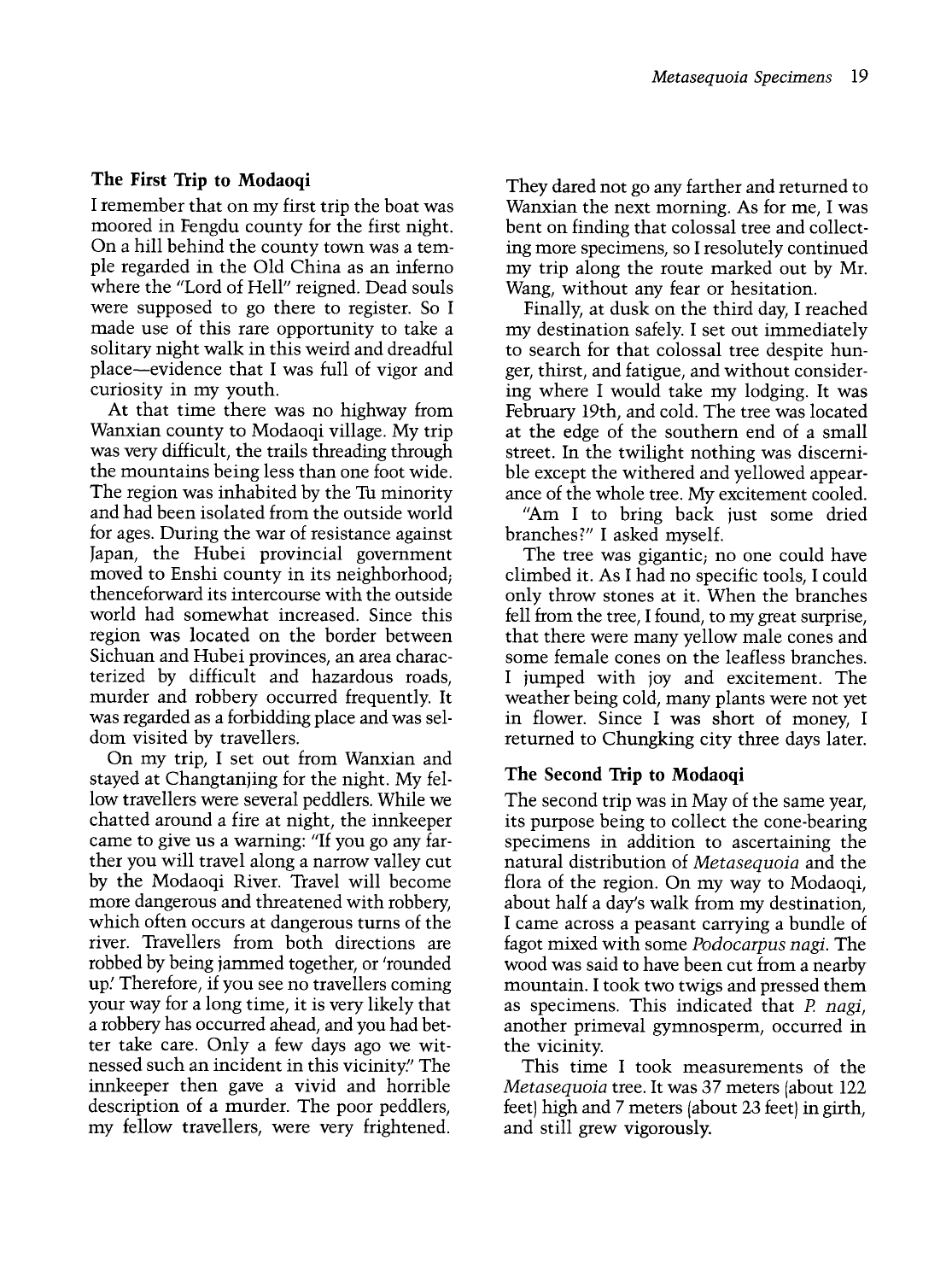

One of the many herbarium specimens of Metasequoia that Professor Hsueh collected during his first trip to Modaoqi. This specimen is in the Herbarium of the Arnold Arboretum. Photo by D. E. Boufford.

To ascertain the distribution of Metasequoia, I interviewed many local people, but none of them knew. The innkeeper did tell me that a whole stretch of shui-shan trees might be found at Xiahoe, in Lichuan county, Hubei province, about 50 kilometers (30 miles) away. As I had almost exhausted my travelling allowance, and as communication was extremely inconvenient, I had to give up my attempt to extend my trip to that place. Nevertheless, the innkeeper had provided an important clue for a more thoroughgoing exploration later. All I could do was—taking the original spot as a center-to make a reconnaissance within the area I could cover in one day. In a few days I had collected more than one hundred specimens.

Two things impressed me deeply. One was that I came across whole stretches of Geastrum sp. (an earthstar fungus) mixed with small stones of a similar shape, forming a peculiar landscape. The other thing that impressed me was an incident. Not even by the day before my departure had I given up on the possibility of making a reconnaissance. At four in the afternoon of the last day, I met a traveller coming from the southeast and asked him where the shui-shan tree could be found. He told me that it could be got near a small village about 5 kilometers (3 miles) from where we were. Upon hearing this I almost broke into a run, intending to return to the inn before dark so that I might leave for Wanxian the next day. After trotting for a while, I met another peasant and asked him how far it was to the village. (I can't be sure now, but it may have been Nanpin village in Lichuan county.) "Five kilometers" he replied. Mountain people sometimes differ considerably in their gauge of distance.

I was wavering as to whether to go or not. If I should go, it was certain that I could not have returned to the inn before dark and that the innkeeper would worry. Then, too, I had already hired a man to carry the specimens for me; we had agreed on the next morning as the time for departure. I could not break my word! But finally I made up my mind to make another reconnaissance for shui-shan.

It was getting dark when I arrived at the small village. The villagers in their isolation seldom met outsiders, especially "intellectuals" such as I was. My arrival aroused their curiosity. They surrounded me, making all sorts of inquiries. But I was anxious to see the Metasequoia trees. When I was told that there were no such trees, I was very disappointed. However, I did not give up hope, and asked the villagers to accompany me to make one last reconnaissance. There was, indeed, no Metasequoia. I did collect some specimens of Tsuga chinensis, however.

I intended to return to the inn in spite of the dark night. However, the friendly villagers had already made arrangements for my food